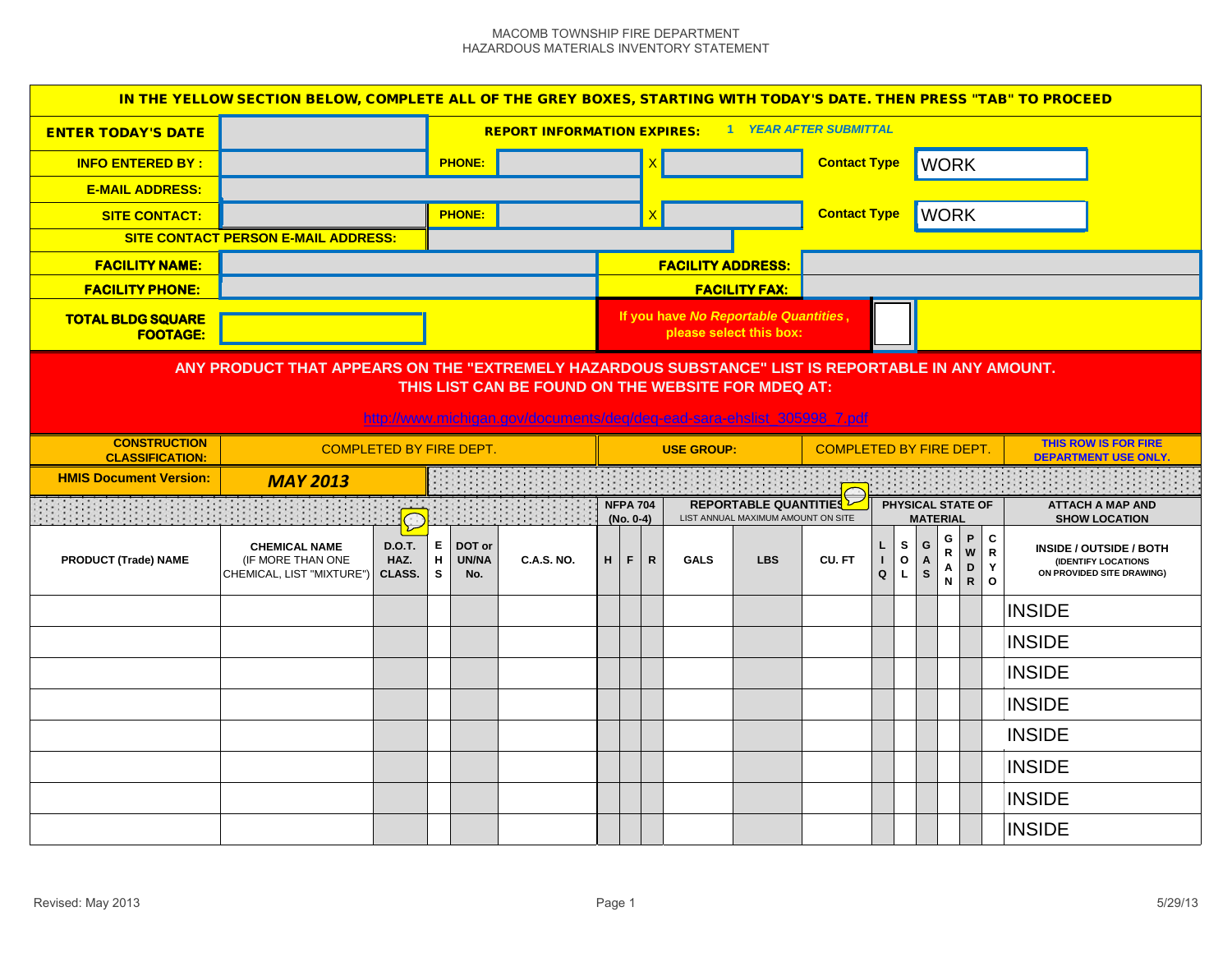### MACOMB TOWNSHIP FIRE DEPARTMENT HAZARDOUS MATERIALS INVENTORY STATEMENT

|                             |                                                                               |                       |                      |                               |                   |    | (No. 0-4) | <b>NFPA 704</b> |             | <b>REPORTABLE QUANTITIES</b><br>LIST ANNUAL MAXIMUM AMOUNT ON SITE |        |   | <b>PHYSICAL STATE OF</b><br><b>MATERIAL</b> |             |                              |              | <b>ATTACH A MAP AND</b><br><b>SHOW LOCATION</b>                             |
|-----------------------------|-------------------------------------------------------------------------------|-----------------------|----------------------|-------------------------------|-------------------|----|-----------|-----------------|-------------|--------------------------------------------------------------------|--------|---|---------------------------------------------|-------------|------------------------------|--------------|-----------------------------------------------------------------------------|
| <b>PRODUCT (Trade) NAME</b> | <b>CHEMICAL NAME</b><br>(IF MORE THAN ONE<br>CHEMICAL, LIST "MIXTURE") CLASS. | <b>D.O.T.</b><br>HAZ. | Е<br>н<br>$\epsilon$ | DOT or<br><b>UN/NA</b><br>No. | <b>C.A.S. NO.</b> | ш. |           | R               | <b>GALS</b> | <b>LBS</b>                                                         | CU. FT | Q | G<br>S                                      | G<br>R<br>N | P.<br>W<br>D<br>$\mathsf{R}$ | C<br>$\circ$ | INSIDE / OUTSIDE / BOTH<br>(IDENTIFY LOCATIONS<br>ON PROVIDED SITE DRAWING) |
|                             |                                                                               |                       |                      |                               |                   |    |           |                 |             |                                                                    |        |   |                                             |             |                              |              | <b>INSIDE</b>                                                               |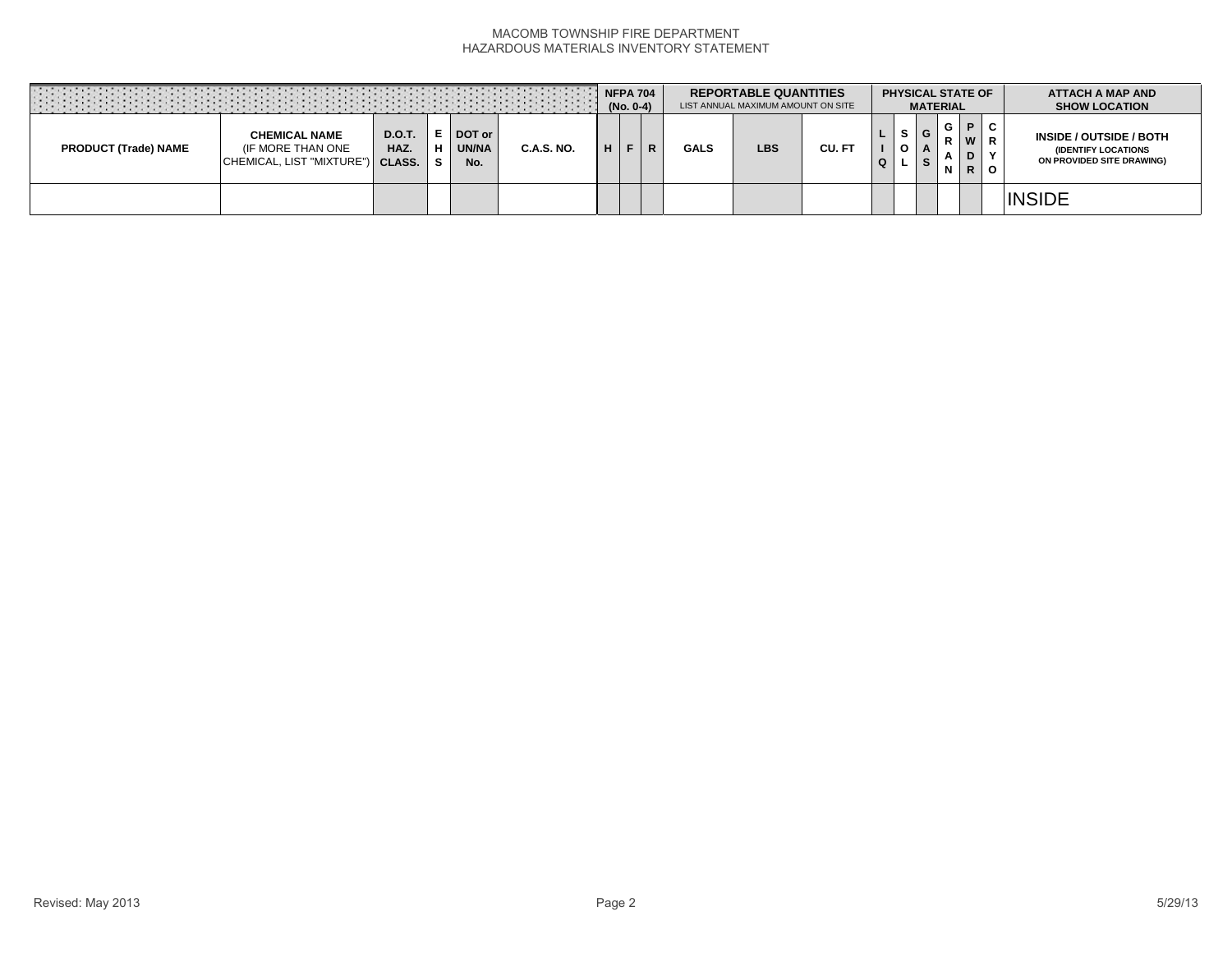## Macomb Township Fire Department **EMERGENCY CONTACT FORM**

|                                                                                                                                                                                                                                                                                              | EMERGENCT CONTACT FORM                                            |                            |
|----------------------------------------------------------------------------------------------------------------------------------------------------------------------------------------------------------------------------------------------------------------------------------------------|-------------------------------------------------------------------|----------------------------|
| Information contained in this form is for Official Use Only and is not for release to the public.                                                                                                                                                                                            |                                                                   |                            |
| DATE:                                                                                                                                                                                                                                                                                        |                                                                   |                            |
| Facility Address:                                                                                                                                                                                                                                                                            | Facility Phone Number:                                            |                            |
|                                                                                                                                                                                                                                                                                              |                                                                   |                            |
| Fill-in the first two contact names. This information may be used to notify the occupant that the fire department<br>may need to speak with someone at the site. The contact listed below may not be able to go to the site, but<br>should have access to those that can respond, if needed. |                                                                   |                            |
|                                                                                                                                                                                                                                                                                              |                                                                   |                            |
|                                                                                                                                                                                                                                                                                              | PRIMARY CONTACT INFORMATION (DURING & AFTER HOURS)                |                            |
| Name:                                                                                                                                                                                                                                                                                        |                                                                   |                            |
| Title:                                                                                                                                                                                                                                                                                       |                                                                   |                            |
| E-mail Address:                                                                                                                                                                                                                                                                              |                                                                   |                            |
| Home Address:                                                                                                                                                                                                                                                                                | State:                                                            |                            |
| City:<br>Home Phone:                                                                                                                                                                                                                                                                         | Cell Phone:                                                       | ZIP Code:<br>Work Phone:   |
|                                                                                                                                                                                                                                                                                              | SECONDARY CONTACT INFORMATION (DURING & AFTER HOURS)              |                            |
| Name:                                                                                                                                                                                                                                                                                        |                                                                   |                            |
| Title:                                                                                                                                                                                                                                                                                       |                                                                   |                            |
| E-mail Address:                                                                                                                                                                                                                                                                              |                                                                   |                            |
| Home Address:                                                                                                                                                                                                                                                                                |                                                                   |                            |
| City:                                                                                                                                                                                                                                                                                        | State:                                                            | ZIP Code:                  |
| Home Phone:                                                                                                                                                                                                                                                                                  | Cell Phone:                                                       | Work Phone:                |
|                                                                                                                                                                                                                                                                                              | <b>CONTINGENT CONTACT INFORMATION (DURING &amp; AFTER HOURS)</b>  |                            |
| Name:                                                                                                                                                                                                                                                                                        |                                                                   |                            |
| Title:                                                                                                                                                                                                                                                                                       |                                                                   |                            |
| E-mail Address:                                                                                                                                                                                                                                                                              |                                                                   |                            |
| Home Address:                                                                                                                                                                                                                                                                                |                                                                   |                            |
| City:                                                                                                                                                                                                                                                                                        | State:                                                            | ZIP Code:                  |
| Home Phone:                                                                                                                                                                                                                                                                                  | Cell Phone:                                                       | Work Phone:                |
|                                                                                                                                                                                                                                                                                              | <b>CONTINGENT2 CONTACT INFORMATION (DURING &amp; AFTER HOURS)</b> |                            |
| Name:                                                                                                                                                                                                                                                                                        |                                                                   |                            |
| Title:                                                                                                                                                                                                                                                                                       |                                                                   |                            |
| E-mail Address:                                                                                                                                                                                                                                                                              |                                                                   |                            |
| Home Address:                                                                                                                                                                                                                                                                                |                                                                   |                            |
| City:                                                                                                                                                                                                                                                                                        | State:                                                            | ZIP Code:                  |
| Home Phone:                                                                                                                                                                                                                                                                                  | Cell Phone:                                                       | Work Phone:                |
|                                                                                                                                                                                                                                                                                              | <b>CLICK ON ALL THAT APPLY:</b>                                   |                            |
| KNOX BOX                                                                                                                                                                                                                                                                                     | MONITORED FIRE ALARM                                              | MONITORED FIRE SUPPRESSION |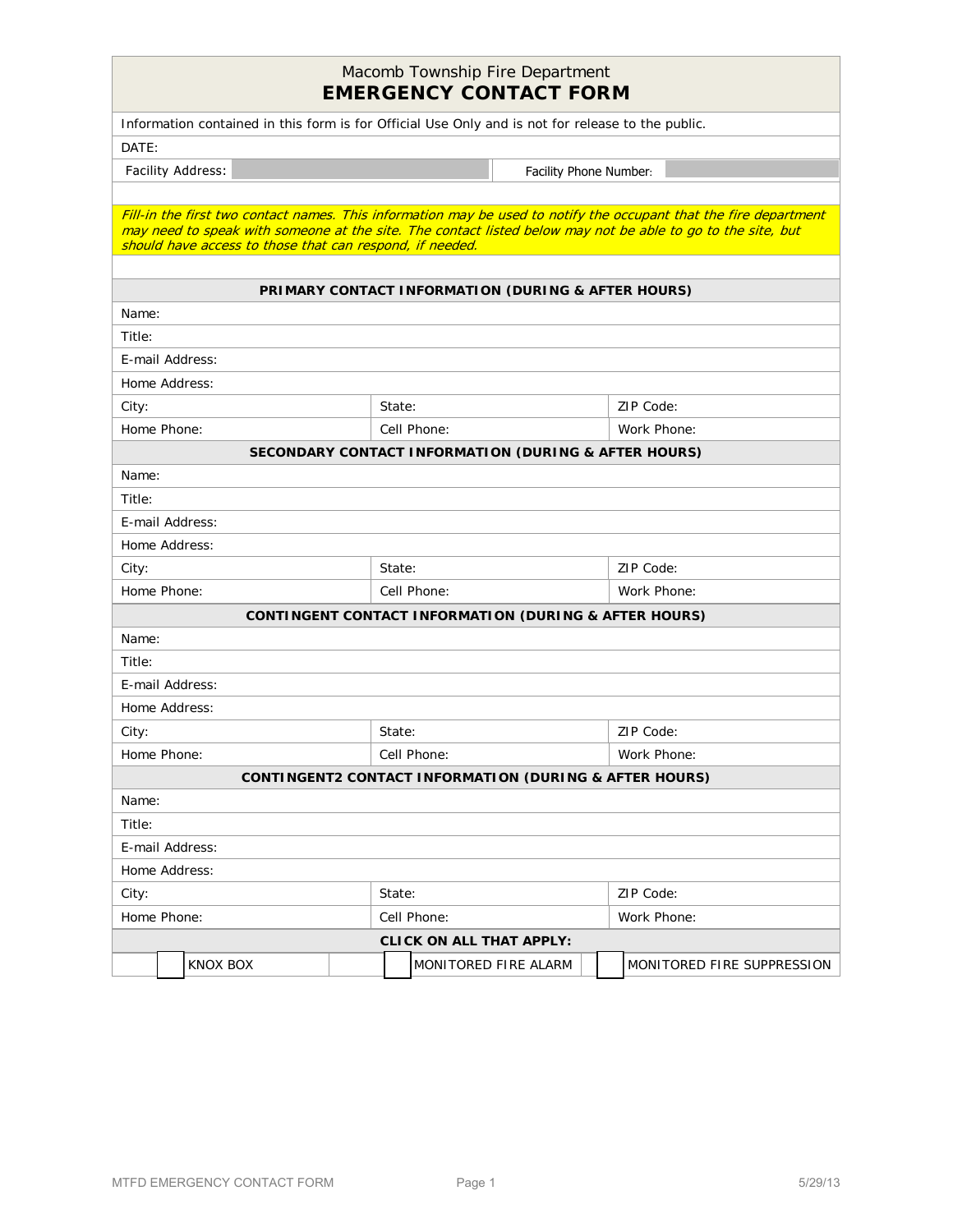| <b>REPORTABLE QUANTITIES OF HAZARDOUS MATERIALS</b>               |                             |                                                  |                          |  |  |  |  |  |
|-------------------------------------------------------------------|-----------------------------|--------------------------------------------------|--------------------------|--|--|--|--|--|
|                                                                   |                             | (Quantities equal to or greater than listed)     |                          |  |  |  |  |  |
|                                                                   | <b>D.O.T.</b>               | <b>HOW or WHERE</b>                              | <b>REPORTABLE</b>        |  |  |  |  |  |
| <b>MATERIAL</b>                                                   | <b>CLASS.</b>               | <b>MATERIAL IS STORED</b>                        | <b>AMOUNT</b>            |  |  |  |  |  |
|                                                                   |                             | <b>OR USED</b>                                   |                          |  |  |  |  |  |
|                                                                   | <b>CLASS 1 - EXPLOSIVES</b> |                                                  |                          |  |  |  |  |  |
| <b>Explosive &amp; Blasting Agents:</b>                           | $***$                       | **=Consult w/AHJ for                             |                          |  |  |  |  |  |
| (Not including Class "C" explosive)                               |                             | storage & Classification                         | Any Amount               |  |  |  |  |  |
| Fireworks: Consumer Grade, Low Impact, Novelties                  | $***$                       | **=Consult w/AHJ for                             | Any Amount               |  |  |  |  |  |
| or Class "C" - Michigan Approved                                  |                             | storage & Classification                         |                          |  |  |  |  |  |
|                                                                   | <b>CLASS 2 - GASES</b>      |                                                  |                          |  |  |  |  |  |
| Aerosols: Level 2 or 3                                            | 2.1                         | Inside / Outside                                 | <b>500 lbs</b>           |  |  |  |  |  |
| Cryogenic - Flammable                                             | 2.1                         | Inside / Outside                                 | Any Amount               |  |  |  |  |  |
| Flammable Gas (except LPG or LNG)                                 | 2.1                         | Inside / Outside                                 | One cylinder of ANY size |  |  |  |  |  |
| Liquified Natural Gas (LNG)                                       | 2.1                         | Inside / Outside                                 | 4 Gals Water Capacity    |  |  |  |  |  |
| Liquified Petroleum Gas (LPG)                                     | 2.1                         | Inside / Outside                                 | 4 Gals Water Capacity    |  |  |  |  |  |
| <b>Pyrophoric Gas</b>                                             | 2.1                         | Inside / Outside                                 | Any Amount               |  |  |  |  |  |
| Cryogenic - Inert (Inside/Outside)                                | 2.2                         | Inside / Outside                                 | Any Amount               |  |  |  |  |  |
| Cryogenic - Oxidizing (Inside/Outside)                            | 2.2                         | Inside / Outside                                 | Any Amount               |  |  |  |  |  |
| <b>Oxidizing Gas</b>                                              | 2.2                         | Inside / Outside                                 | One cylinder of ANY size |  |  |  |  |  |
| Inert, Simple Asphyxiant, Non-Flam, Non-Toxic                     | 2.2                         | Inside / Outside                                 | One cylinder of ANY size |  |  |  |  |  |
| Cryogenic - Toxic (Inside/Outside)                                | 2.3                         | Inside / Outside                                 | Any Amount               |  |  |  |  |  |
| <b>Toxic Gas</b>                                                  | 2.3                         | Inside / Outside                                 | Any Amount               |  |  |  |  |  |
|                                                                   |                             | <b>CLASS 3 - FLAMMABLE / COMBUSTIBLE LIQUIDS</b> |                          |  |  |  |  |  |
| Flammable Liquids (Class 1A, 1B & 1C)                             | 3                           | Inside / Outside                                 | 5 Gallons                |  |  |  |  |  |
| Combination Flammable Liquids (1A/1C, 1B/1C)                      | 3                           | Inside / Outside                                 | 5 Gallons                |  |  |  |  |  |
| Combustible Liquids: Class II or IIIA                             | 3                           | Inside / Outside                                 | 25 Gal. / 60 Gals.       |  |  |  |  |  |
| Combustible Liquids: Class IIIB (IFC 2009 - Pg 7)                 | 3                           | Any Where                                        | 3,300 Gallons            |  |  |  |  |  |
| CLASS 4 - FLAMMABLE SOLIDS / SPONTANEOUSLY COMBUSTIBLE MATERIAL / |                             |                                                  |                          |  |  |  |  |  |
|                                                                   |                             | <b>DANGEROUS WHEN WET / WATER REACTIVE</b>       |                          |  |  |  |  |  |
| Flammable Solid                                                   | 4.1                         | Any Where                                        | 25 lbs                   |  |  |  |  |  |
| Spontaneously Combustible Material (Bul. 9)                       | 4.2                         | Any Where                                        | 100 LBS.                 |  |  |  |  |  |
| <b>UNSTABLE REACTIVE - LIQUID</b>                                 |                             |                                                  |                          |  |  |  |  |  |
| CLASS 1                                                           | 4.2                         | Liquid                                           | 10 Gals.                 |  |  |  |  |  |
| CLASS <sub>2</sub>                                                | 4.2                         | Liquid                                           | 5 Gals.                  |  |  |  |  |  |
| CLASS 3 & 4                                                       | 4.2                         | Liquid                                           | Any Amount               |  |  |  |  |  |
| Pyrophoric - Liquid                                               | 4.3                         | Liquid                                           | Any Amount               |  |  |  |  |  |
| <b>UNSTABLE REACTIVE - SOLID</b>                                  |                             |                                                  |                          |  |  |  |  |  |
| CLASS 1                                                           | 4.2                         | Solid                                            | 100 LBS.                 |  |  |  |  |  |
| CLASS <sub>2</sub>                                                | 4.2                         | Solid                                            | 50 LBS.                  |  |  |  |  |  |
| CLASS 3 & 4                                                       | 4.3                         | Solid                                            | Any Amount               |  |  |  |  |  |
| <b>WATER REACTIVE - LIQUID</b>                                    |                             |                                                  |                          |  |  |  |  |  |
| CLASS 1                                                           | 4.2                         | Liquid                                           | 55 Gals                  |  |  |  |  |  |
| CLASS <sub>2</sub>                                                | 4.2                         | Liquid                                           | 5 Gals                   |  |  |  |  |  |
| CLASS <sub>3</sub>                                                | 4.3                         | Liquid                                           | Any Amount               |  |  |  |  |  |
| Pyrophoric - Liquid                                               | 4.3                         | Liquid                                           | Any Amount               |  |  |  |  |  |
| <b>WATER REACTIVE - SOLID</b>                                     |                             |                                                  |                          |  |  |  |  |  |
| CLASS 1                                                           | 4.2                         | Solid                                            | 500 Lbs                  |  |  |  |  |  |
| CLASS <sub>2</sub>                                                | 4.2                         | Solid                                            | 50 Lbs                   |  |  |  |  |  |
| CLASS <sub>3</sub>                                                | 4.3                         | Solid                                            | Any Amount               |  |  |  |  |  |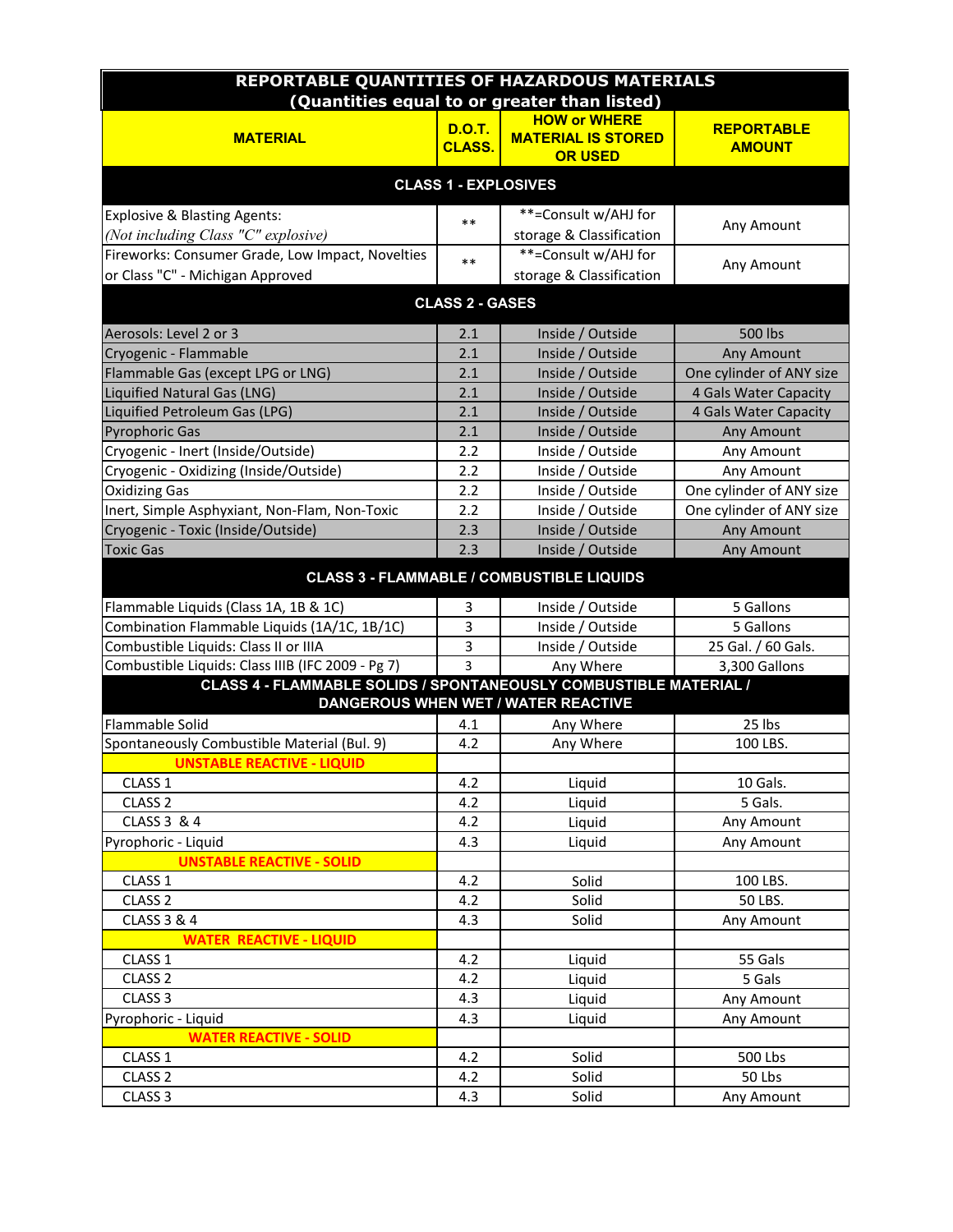| REPORTABLE QUANTITIES OF HAZARDOUS MATERIALS                  |                |                                                             |                          |  |  |  |  |  |  |
|---------------------------------------------------------------|----------------|-------------------------------------------------------------|--------------------------|--|--|--|--|--|--|
|                                                               |                | (Quantities equal to or greater than listed)                |                          |  |  |  |  |  |  |
|                                                               | <b>D.O.T.</b>  | <b>HOW or WHERE</b>                                         | <b>REPORTABLE</b>        |  |  |  |  |  |  |
| <b>MATERIAL</b>                                               | <b>CLASS.</b>  | <b>MATERIAL IS STORED</b><br><b>OR USED</b>                 | <b>AMOUNT</b>            |  |  |  |  |  |  |
|                                                               |                |                                                             |                          |  |  |  |  |  |  |
| <b>CLASS 5 - OXIDIZING SUBSTANCES &amp; ORGANIC PEROXIDES</b> |                |                                                             |                          |  |  |  |  |  |  |
| <b>OXIDIZERS</b>                                              |                |                                                             |                          |  |  |  |  |  |  |
| CLASS 4                                                       | 5.1            | Liquid                                                      | Any Amount               |  |  |  |  |  |  |
| CLASS <sub>3</sub>                                            | 5.1            | Liquid                                                      | 1 Gallon                 |  |  |  |  |  |  |
| CLASS <sub>2</sub>                                            | 5.1            | Liquid                                                      | 10 Gallons               |  |  |  |  |  |  |
| CLASS 1                                                       | 5.1            | Liquid                                                      | 50 Gallons               |  |  |  |  |  |  |
| CLASS <sub>4</sub>                                            | 5.1            | Solid                                                       | Any Amount               |  |  |  |  |  |  |
| CLASS <sub>3</sub>                                            | 5.1            | Solid                                                       | 10 lbs.                  |  |  |  |  |  |  |
| <b>CLASS 2</b>                                                | 5.1            | Solid                                                       | 100 lbs.                 |  |  |  |  |  |  |
| CLASS <sub>1</sub>                                            | 5.1            | Solid                                                       | 500 lbs.                 |  |  |  |  |  |  |
| Cryogenic - Oxidizing (Inside/Outside)                        | 2.2            | Inside / Outside                                            | Any Amount               |  |  |  |  |  |  |
| Oxidizing Gas (Including "Oxygen")                            | 5.1            | Gaseous                                                     | One cylinder of ANY size |  |  |  |  |  |  |
| <b>ORGANIC PEROXIDES</b>                                      |                |                                                             |                          |  |  |  |  |  |  |
| CLASS 1                                                       | 5.2            | Liquid                                                      | Any Amount               |  |  |  |  |  |  |
| CLASS <sub>2</sub>                                            | 5.2            | Liquid                                                      | Any Amount               |  |  |  |  |  |  |
| CLASS <sub>3</sub>                                            | 5.2            | Liquid                                                      | 1 Gallon                 |  |  |  |  |  |  |
| CLASS <sub>4</sub>                                            | 5.2            | Liquid                                                      | 2 Gallons                |  |  |  |  |  |  |
| CLASS <sub>1</sub>                                            | 5.2            | Solid                                                       | Any Amount               |  |  |  |  |  |  |
| CLASS <sub>2</sub>                                            | 5.2            | Solid                                                       | Any Amount               |  |  |  |  |  |  |
| CLASS <sub>3</sub>                                            | 5.2            | Solid                                                       | 10 lbs.                  |  |  |  |  |  |  |
| CLASS <sub>4</sub>                                            | 5.2            | Solid                                                       | 20 lbs.                  |  |  |  |  |  |  |
|                                                               |                | <b>CLASS 6 - TOXIC &amp; INFECTIOUS SUBSTANCES</b>          |                          |  |  |  |  |  |  |
| CARCINOGENS                                                   | 6.1            | Any Where                                                   | Any Amount               |  |  |  |  |  |  |
| Toxic (Poison) Material - Solid                               | 6.1            | SOLID                                                       | 100 lbs.                 |  |  |  |  |  |  |
| Toxic (Poison) Material - Liquid                              | 6.1            | LIQUID                                                      | 10 Gals.                 |  |  |  |  |  |  |
| Toxic (Poison) Material - Gas                                 | 6.1            | GAS                                                         | Any Amount               |  |  |  |  |  |  |
| <b>Infectious Materials</b>                                   | 6.2            | Any Where                                                   | Any Amount               |  |  |  |  |  |  |
|                                                               |                | <b>CLASS 7 - RADIOACTIVE MATERIALS</b>                      |                          |  |  |  |  |  |  |
| Radioactive Material                                          | $\overline{7}$ | Any Where                                                   | Any Amount               |  |  |  |  |  |  |
|                                                               |                | <b>CLASS 8 - CORROSIVE SUBSTANCES</b>                       |                          |  |  |  |  |  |  |
| <b>CORROSIVE LIQUIDS</b>                                      | 8              | Any Where                                                   | 55 Gallons               |  |  |  |  |  |  |
| <b>CORROSIVE SOLIDS</b>                                       | 8              | Any Where                                                   | 1000 LBS.                |  |  |  |  |  |  |
| <b>CORROSIVE GAS (incl: Anhydrous Ammonia)</b>                | 8              | Any Where                                                   | One cylinder of ANY size |  |  |  |  |  |  |
|                                                               |                | <b>CLASS 9 - MISC &amp; OTHER REGULATED MATERIALS (ORM)</b> |                          |  |  |  |  |  |  |
| <b>IRRITATING MATERIAL (Liquid)</b>                           | <b>NRM</b>     | Any Where                                                   | 1,000 Gal                |  |  |  |  |  |  |
| <b>IRRITATING MATERIAL (Solid)</b>                            | <b>NRM</b>     | Any Where                                                   | <b>500 Lbs</b>           |  |  |  |  |  |  |
| <b>COMBUSTIBLE FIBER (Loose)</b>                              | <b>NRM</b>     | Loose                                                       | 100 cu ft                |  |  |  |  |  |  |
| <b>COMBUSTIBLE FIBER (Baled)</b>                              | <b>NRM</b>     | Baled                                                       | 100 cu ft                |  |  |  |  |  |  |
| Physical or health hazard not indicated above                 |                | Inside / Outside                                            | Any Amount               |  |  |  |  |  |  |